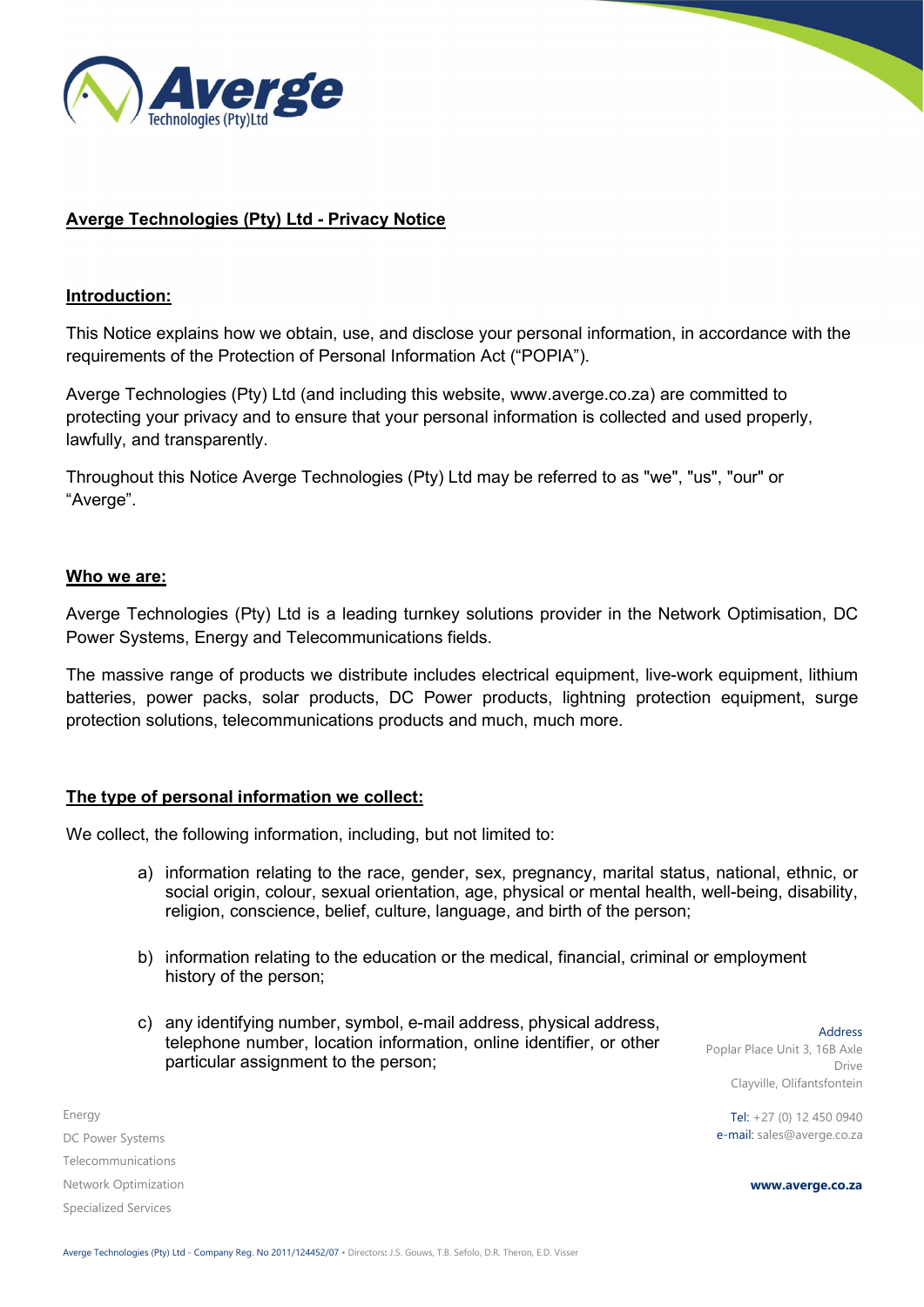

- d) the access control information of the person;
- e) the personal opinions, views, or preferences of the person;
- f) correspondence sent by the person that is implicitly or explicitly of a private or confidential nature or further correspondence that would reveal the contents of the original correspondence;
- g) the views or opinions of another individual about the person; and
- h) the name of the person if it appears with other personal information relating to the person or if the disclosure of the name itself would reveal information about the person.

We collect and process your personal information mainly to contact you for the purposes of understanding your requirements and delivering services accordingly.

We collect information directly from you where you provide us with your personal details. Where possible, we will inform you what information you are required to provide to us and what information is optional.

Website usage information may be collected using "cookies" which allows us to collect standard internet visitor usage information.

# How we get the personal information and what we use it for:

Most of the personal information we process is provided to us directly by you for one of the following reasons:

We will use your personal information only for the purposes for which it was collected and agreed with you. In addition, where necessary your information may be retained for legal or user experience optimisation purposes, enabling us to provide you adequate service delivery.

For example:

- To gather contact information;
- To confirm and verify your identity or to verify that you are an authorised user for security purposes;

Energy DC Power Systems Telecommunications Network Optimization Specialized Services

Address Poplar Place Unit 3, 16B Axle Drive Clayville, Olifantsfontein

Tel: +27 (0) 12 450 0940 e-mail: sales@averge.co.za

www.averge.co.za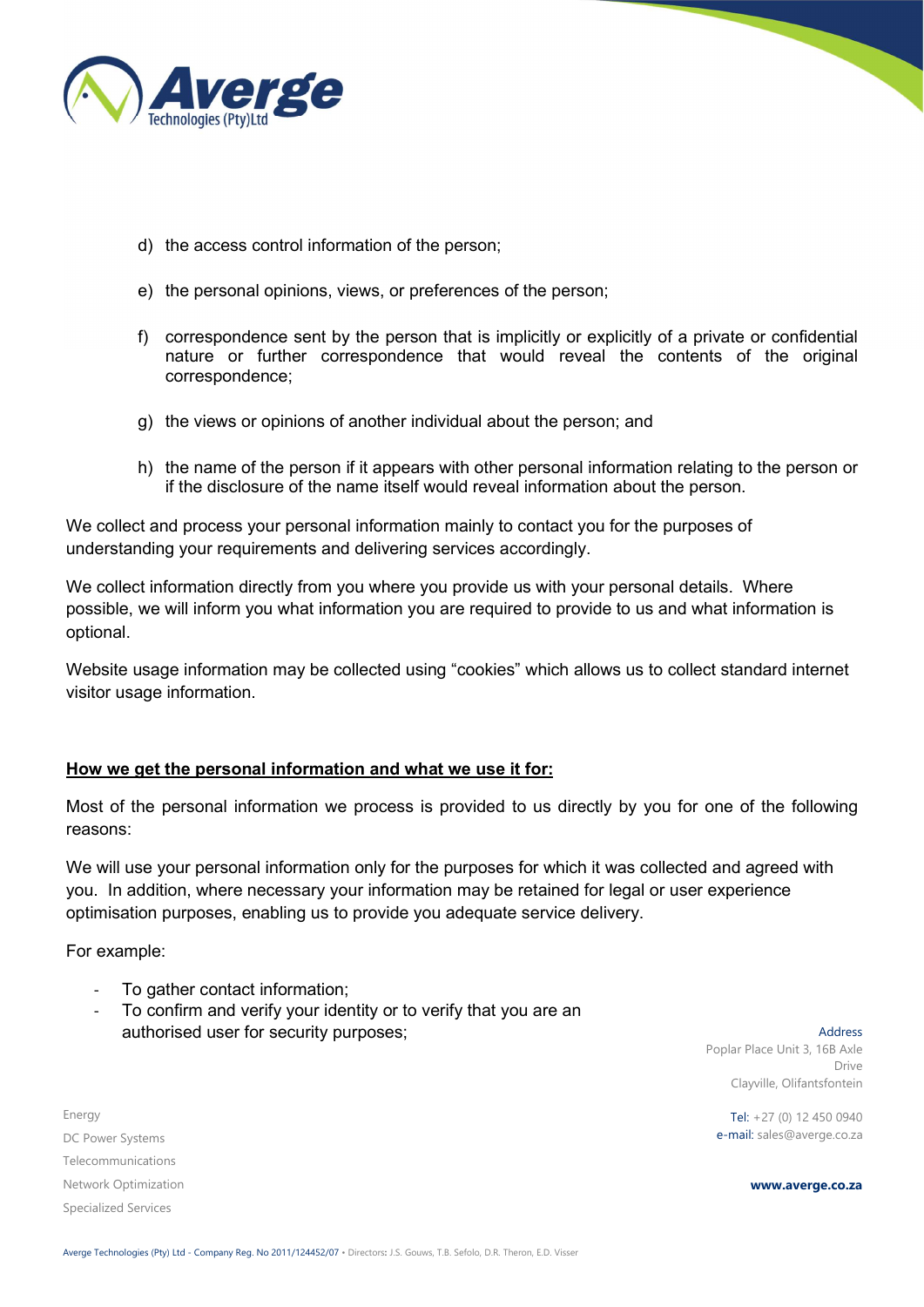

- For the detection and prevention of fraud, crime, money laundering or other malpractice;
- To conduct market or customer satisfaction research or for statistical analysis;
- For audit and record keeping purposes;
- In connection with legal proceedings.

We may collect or obtain personal information about you:

- (a) directly from you;
- (b) during the course of our interactions with you;
- (c) when you visit and/or interact with our website or any other social media platforms or IT services;
- (d) from a third party who is authorized to share that information.

We may share this information with:

We may disclose your personal information to our service providers who are involved in the delivery of products or services to you. We have agreements in place to ensure that they comply with the privacy requirements as required by the Protection of Personal Information Act.

We may also disclose your information:

- Where we have a duty or a right to disclose in terms of law or industry codes;
- Where we believe it is necessary to protect our rights.

Address Poplar Place Unit 3, 16B Axle Drive Clayville, Olifantsfontein

Tel: +27 (0) 12 450 0940 e-mail: sales@averge.co.za

www.averge.co.za

Energy DC Power Systems Telecommunications Network Optimization Specialized Services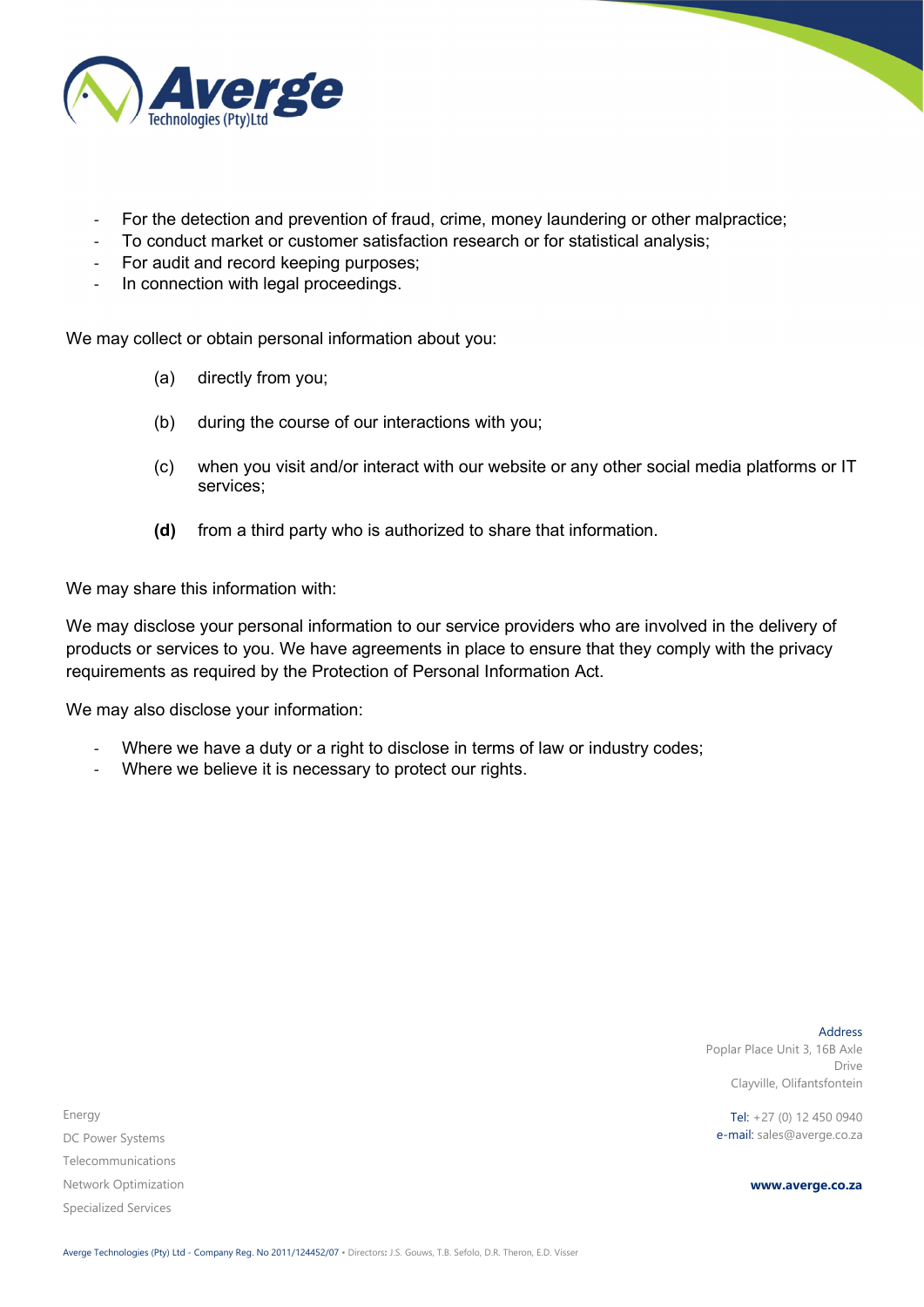

# Collection of Information by "Cookies"

 You are aware that information and data is automatically collected through the standard operation of the Internet servers and through the use of "cookies." "Cookies" are small text files a website can use to recognise repeat users, facilitate the user's ongoing access to and use of the Website and allow a website to track usage behaviour and compile aggregate data that will allow content improvements and targeted advertising. Cookies are not programs that come onto your system and damage files. Generally, cookies work by assigning a unique number to you that has no meaning outside the assigning site. If you do not want information collected through the use of cookies, there is a simple procedure in most browsers that allows you to deny or accept the cookie feature; however, you should note that cookies may be necessary to provide you with certain features (e.g., customized delivery of information) available on our websites.

# When will we process your personal information:

In terms of the Protection of Personal Information Act (POPIA), the justification ground which we base our processing on consist out of the following:

- The data subject or a competent person where the data subject is a child **consents** to the processing. Kindly note that you have the right to withdraw your consent;
- The processing is necessary to carry out actions for the conclusion or performance of a contract to which the data subject is a party;
- The processing complies with an **obligation** imposed by law on the business;
- The processing protects a **legitimate** interest of the data subject;
- The processing is necessary for the proper performance of a **public law** duty by the business; Or
- The processing is necessary for pursuing the legitimate interests of the business or of a third party to whom the information is supplied.

### How we store your personal information:

We are legally obliged to provide adequate protection for the personal information we hold and to stop unauthorized access and use of personal information. We will, on an on-going basis, continue to review our security controls and related processes to ensure that your personal information remains secure.

> Address Poplar Place Unit 3, 16B Axle Drive Clayville, Olifantsfontein

Tel: +27 (0) 12 450 0940 e-mail: sales@averge.co.za

www.averge.co.za

Energy DC Power Systems Telecommunications Network Optimization Specialized Services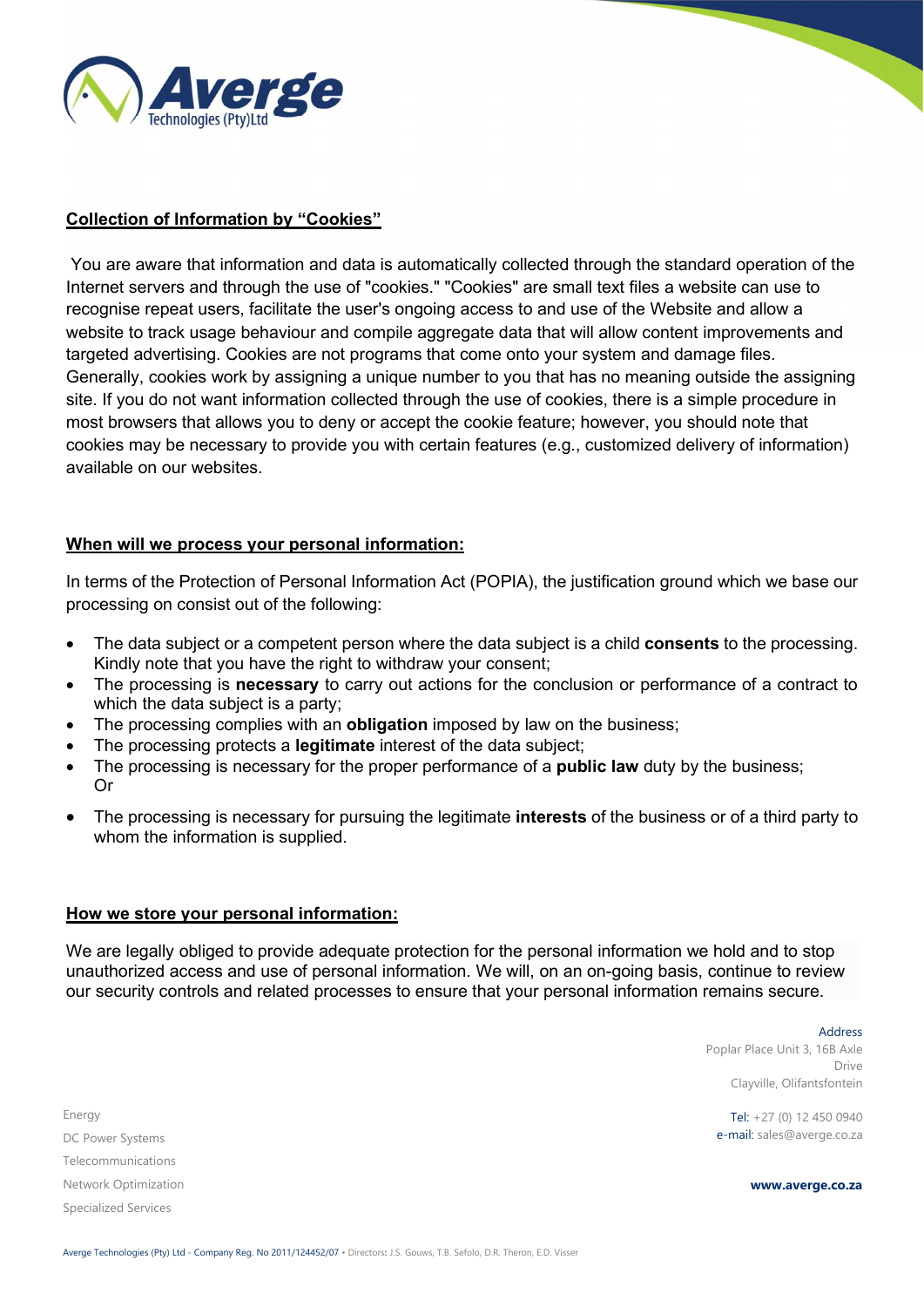

### Our security policies and procedures cover:

- Physical security;
- Computer and network security;
- Access to personal information;
- Secure communications;
- Security in contracting out activities or functions;
- Retention and disposal of information;
- Acceptable usage of personal information;
- Governance and regulatory issues;
- Monitoring access and usage of private information;
- Investigating and reacting to security incidents.

When we contract with third parties, we impose appropriate security, privacy, and confidentiality obligations on them to ensure that personal information that we remain responsible for, is kept secure.

### International Transfer of Personal Information

In some cases, the third parties to whom we may disclose your personal information may be located outside your country of residence (for example, in a cloud service, system or server), and may be subject to different privacy regimes.

When we disclose personal information overseas, we will take appropriate safeguards to protect your personal information to ensure that the recipient will handle the information in a manner consistent with this policy and the level of protection provided for in POPIA.

### Your data protection rights:

- You are entitled to access your personal data by sending a written request to Ettiene Visser (email address evisser@averge.co.za / finance@averge.co.za). We may charge you a fee for this service as set out in terms of Condition 8 of POPIA.
- You may also request Averge Technologies (Pty) Ltd to correct or supplement any of your personal data which Averge will undertake as soon as practicable.

Address Poplar Place Unit 3, 16B Axle Drive Clayville, Olifantsfontein

Tel: +27 (0) 12 450 0940 e-mail: sales@averge.co.za

www.averge.co.za

Energy